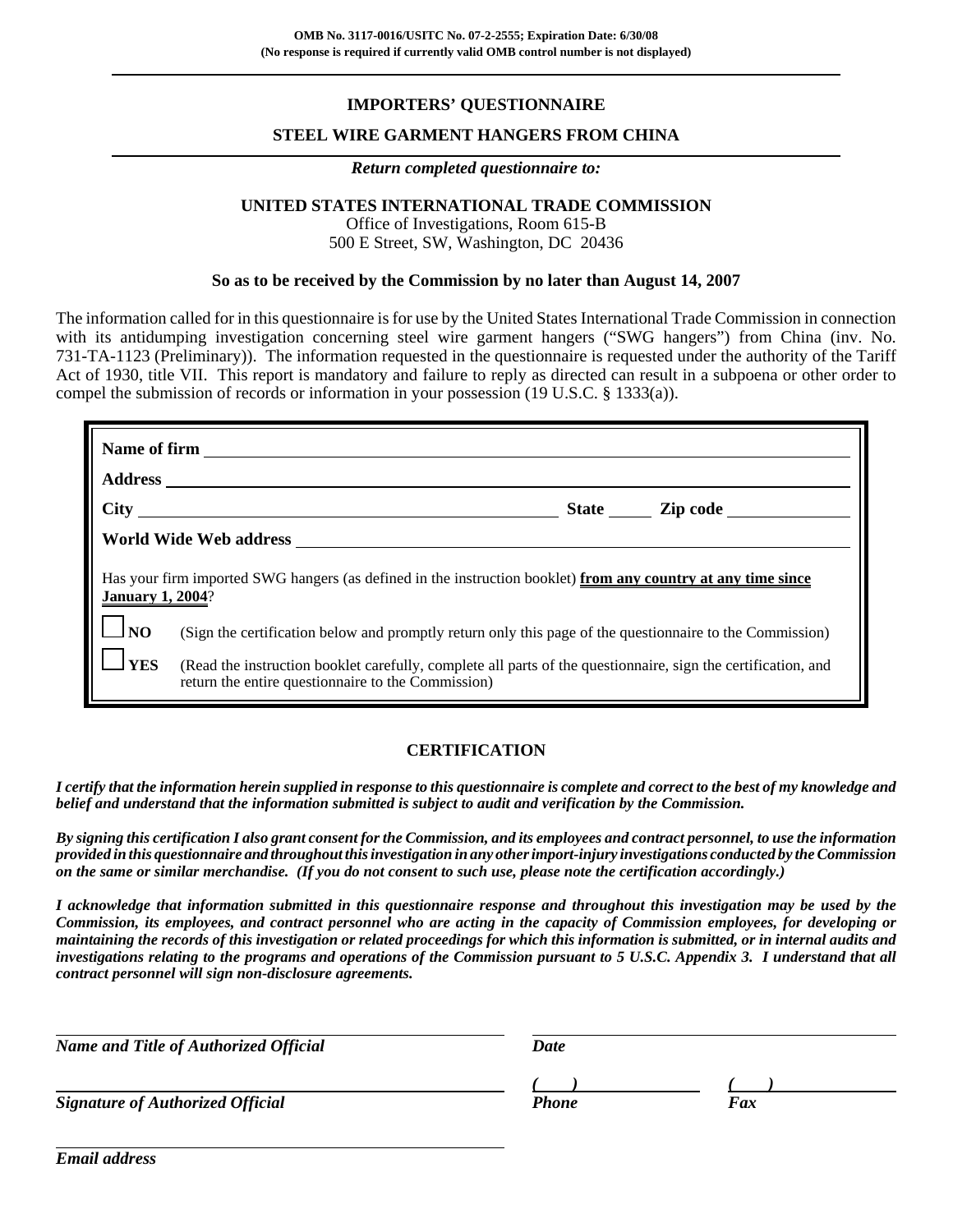# **PART I.**–**GENERAL QUESTIONS**

The questions in this questionnaire have been reviewed with market participants to ensure that issues of concern are adequately addressed and that data requests are sufficient, meaningful, and as limited as possible. Public reporting burden for this questionnaire is estimated to average 40 hours per response, including the time for reviewing instructions, searching existing data sources, gathering the data needed, and completing and reviewing the questionnaire. Send comments regarding the accuracy of this burden estimate or any other aspect of this collection of information, including suggestions for reducing the burden, to the Office of Investigations, U.S. International Trade Commission, 500 E Street, SW, Washington, DC 20436.

I-1a. Please report below the actual number of hours required and the cost to your firm of preparing the reply to this questionnaire and completing the form.

hours dollars

- I-1b. We are interested in any comments you may have for improving this questionnaire in general or the clarity of specific questions. Please attach such comments to your response or send them to the above address.
- I-2. Provide the name and address of establishment(s) covered by this questionnaire (see page 3 of the instruction booklet for reporting guidelines). If your firm is publicly traded, please specify the stock exchange and trading symbol.

|                     | Is your firm owned, in whole or in part, by any other firm?                                                                                                                          |                               |
|---------------------|--------------------------------------------------------------------------------------------------------------------------------------------------------------------------------------|-------------------------------|
| $\overline{\rm No}$ | $\Box$ Yes-List the following information.                                                                                                                                           |                               |
| Firm name           | <b>Address</b>                                                                                                                                                                       | <b>Extent of</b><br>ownership |
|                     |                                                                                                                                                                                      |                               |
|                     | Does your firm have any related firms, either domestic or foreign, which are engaged in<br>importing SWG hangers from China into the United States or which are engaged in exporting |                               |
|                     | SWG hangers from China to the United States?                                                                                                                                         |                               |
| $1_{\rm No}$        | $\Box$ Yes-List the following information.                                                                                                                                           |                               |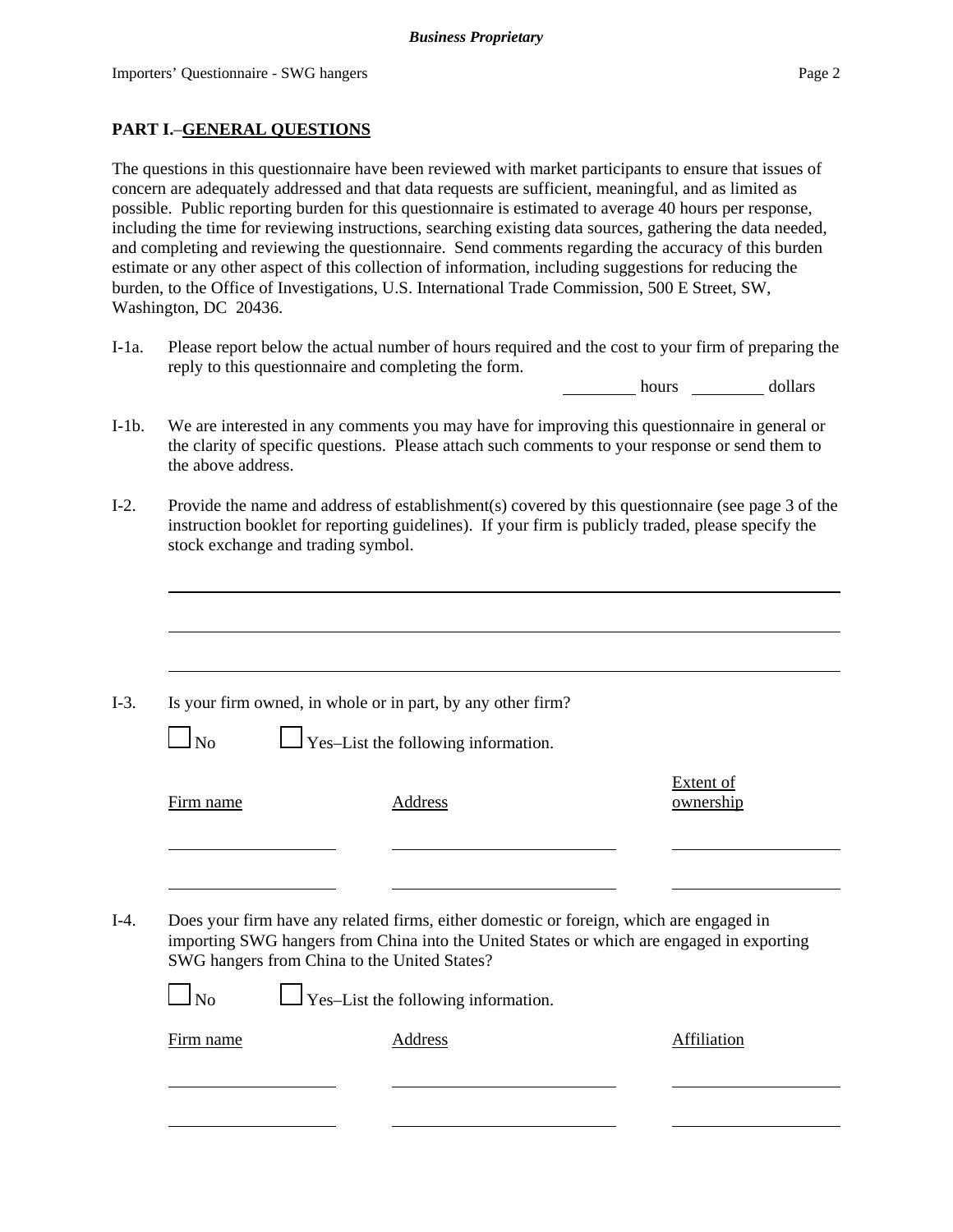| $I-5.$  | Does your firm have any related firms, either domestic or foreign, which are engaged in the<br>production of SWG hangers?                                                                |                                     |                                       |                                                                                                  |
|---------|------------------------------------------------------------------------------------------------------------------------------------------------------------------------------------------|-------------------------------------|---------------------------------------|--------------------------------------------------------------------------------------------------|
|         | <b>No</b>                                                                                                                                                                                | Yes-List the following information. |                                       |                                                                                                  |
|         | Firm name                                                                                                                                                                                | <b>Address</b>                      |                                       | <b>Affiliation</b>                                                                               |
|         |                                                                                                                                                                                          |                                     |                                       |                                                                                                  |
| $I-6.$  | answer may be applicable.                                                                                                                                                                |                                     |                                       | Please indicate the nature of your firm's importing operations on SWG hangers. More than one     |
|         | Importer of record                                                                                                                                                                       |                                     |                                       | Takes title to the imported product(s)                                                           |
|         | Consignee of the imported product(s)                                                                                                                                                     |                                     |                                       | Customs broker or freight forwarder                                                              |
| $I-7.$  | If your firm is an importer of record of SWG hangers but is <b>not</b> the consignee, please list the<br>consignees below (company name, address, telephone, and individual to contact). |                                     |                                       |                                                                                                  |
| $I-8.$  | Please indicate whether your firm enters SWG hangers into, or withdraws such merchandise<br>from, foreign trade zones or bonded warehouses.                                              |                                     |                                       |                                                                                                  |
|         | Foreign trade zones                                                                                                                                                                      | N <sub>o</sub>                      | Yes                                   |                                                                                                  |
|         | <b>Bonded warehouses</b>                                                                                                                                                                 | $\overline{\rm ~No}$                | Yes                                   |                                                                                                  |
| $I-9.$  | under bond) program.                                                                                                                                                                     |                                     |                                       | Please indicate whether your firm imports SWG hangers under the TIB (temporary importation       |
|         | $\mathbf{\perp}$ Yes<br>$\mathbf{\mathbf{I}}$ No                                                                                                                                         |                                     |                                       |                                                                                                  |
| $I-10.$ | import relief investigations in the United States or in any other countries?                                                                                                             |                                     |                                       | To your knowledge, have the products subject to this investigation been the subject of any other |
|         | <b>No</b>                                                                                                                                                                                |                                     | $\Gamma$ Yes-Please specify. $\Gamma$ |                                                                                                  |
|         |                                                                                                                                                                                          |                                     |                                       |                                                                                                  |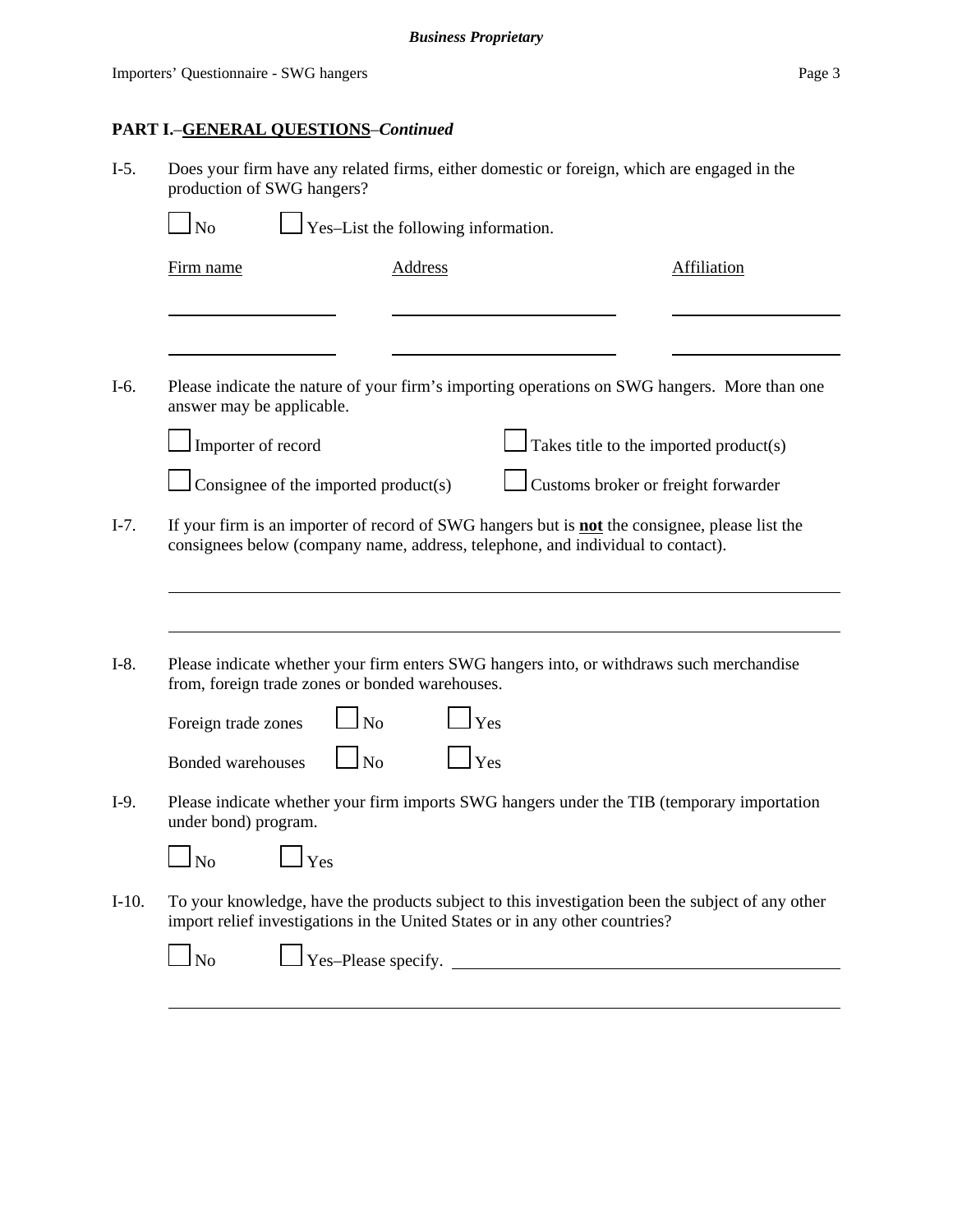# **PART II.**–**TRADE AND RELATED INFORMATION**

Further information on this part of the questionnaire can be obtained from Fred Ruggles (202-205-3187 or E-mail fred.ruggles@usitc.gov). **Supply all data requested on a calendar-year basis.**

II-1. Who should be contacted regarding the requested trade and related information?

|         | Company contact:                         | Name and title |                                                                                                                                                                                                                                                                                                                                                                             |  |
|---------|------------------------------------------|----------------|-----------------------------------------------------------------------------------------------------------------------------------------------------------------------------------------------------------------------------------------------------------------------------------------------------------------------------------------------------------------------------|--|
|         |                                          | Phone No.      | E-mail address                                                                                                                                                                                                                                                                                                                                                              |  |
| $II-2.$ | SWG hangers since January 1, 2004?<br>No |                | Has your firm experienced any plant openings, relocations, expansions, acquisitions,<br>consolidations, closures, or prolonged shutdowns because of strikes or equipment failure, or any<br>other change in the character of your operations or organization relating to the importation of<br>Yes-Supply details as to the time, nature, and significance of such changes. |  |
| II-3.   |                                          |                | Has your firm imported or arranged for the importation of SWG hangers from China for delivery                                                                                                                                                                                                                                                                               |  |
|         | after June 30, 2007?                     |                | Yes-Indicate when such orders are to be delivered and the quantities involved.                                                                                                                                                                                                                                                                                              |  |

| <b>I</b> tem                | 07/07 | 08/07 | 09/07 | 10/07 | 11/07 | 12/07 |
|-----------------------------|-------|-------|-------|-------|-------|-------|
| Quantity (1,000<br>hangers) |       |       |       |       |       |       |

II-4. If your firm also produces SWG hangers in the United States, please indicate your reasons for importing this product. If your reasons differ by source, please elaborate.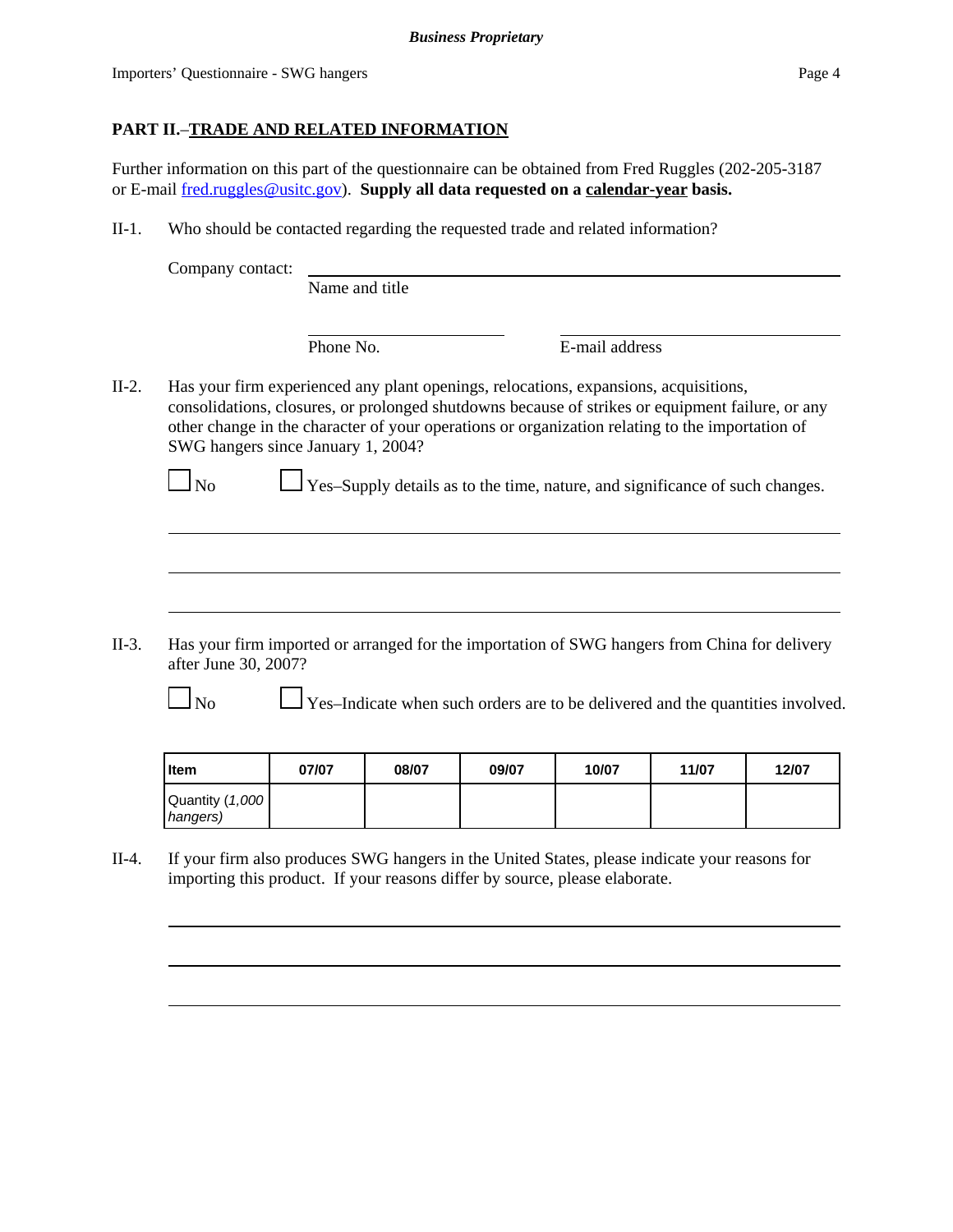## **PART II.**–**TRADE AND RELATED INFORMATION**–*Continued*

II-5. **IMPORTS BY SOURCE**.–Report your firm's imports and your firm's shipments and inventories of SWG hangers imported by your firm during the specified periods. (See definitions in the instruction booklet.) **Report separately for China and for all other sources combined. Photocopy as many pages as you need and identify the country for which you are reporting in the space provided.**

 $\mathbf{r}$ 

| 2004                                                                                                                                                                                                                                                                                                                                                                                                                                                                                                                                                                                                                                                                                                                                            | (Quantity in 1,000 hangers, value in \$1,000)<br><b>Calendar years</b><br>2005 | 2006 |      | January-June |
|-------------------------------------------------------------------------------------------------------------------------------------------------------------------------------------------------------------------------------------------------------------------------------------------------------------------------------------------------------------------------------------------------------------------------------------------------------------------------------------------------------------------------------------------------------------------------------------------------------------------------------------------------------------------------------------------------------------------------------------------------|--------------------------------------------------------------------------------|------|------|--------------|
|                                                                                                                                                                                                                                                                                                                                                                                                                                                                                                                                                                                                                                                                                                                                                 |                                                                                |      |      |              |
|                                                                                                                                                                                                                                                                                                                                                                                                                                                                                                                                                                                                                                                                                                                                                 |                                                                                |      |      |              |
|                                                                                                                                                                                                                                                                                                                                                                                                                                                                                                                                                                                                                                                                                                                                                 |                                                                                |      | 2006 | 2007         |
|                                                                                                                                                                                                                                                                                                                                                                                                                                                                                                                                                                                                                                                                                                                                                 |                                                                                |      |      |              |
|                                                                                                                                                                                                                                                                                                                                                                                                                                                                                                                                                                                                                                                                                                                                                 |                                                                                |      |      |              |
|                                                                                                                                                                                                                                                                                                                                                                                                                                                                                                                                                                                                                                                                                                                                                 |                                                                                |      |      |              |
|                                                                                                                                                                                                                                                                                                                                                                                                                                                                                                                                                                                                                                                                                                                                                 |                                                                                |      |      |              |
|                                                                                                                                                                                                                                                                                                                                                                                                                                                                                                                                                                                                                                                                                                                                                 |                                                                                |      |      |              |
|                                                                                                                                                                                                                                                                                                                                                                                                                                                                                                                                                                                                                                                                                                                                                 |                                                                                |      |      |              |
|                                                                                                                                                                                                                                                                                                                                                                                                                                                                                                                                                                                                                                                                                                                                                 |                                                                                |      |      |              |
|                                                                                                                                                                                                                                                                                                                                                                                                                                                                                                                                                                                                                                                                                                                                                 |                                                                                |      |      |              |
|                                                                                                                                                                                                                                                                                                                                                                                                                                                                                                                                                                                                                                                                                                                                                 |                                                                                |      |      |              |
|                                                                                                                                                                                                                                                                                                                                                                                                                                                                                                                                                                                                                                                                                                                                                 |                                                                                |      |      |              |
|                                                                                                                                                                                                                                                                                                                                                                                                                                                                                                                                                                                                                                                                                                                                                 |                                                                                |      |      |              |
|                                                                                                                                                                                                                                                                                                                                                                                                                                                                                                                                                                                                                                                                                                                                                 |                                                                                |      |      |              |
|                                                                                                                                                                                                                                                                                                                                                                                                                                                                                                                                                                                                                                                                                                                                                 |                                                                                |      |      |              |
|                                                                                                                                                                                                                                                                                                                                                                                                                                                                                                                                                                                                                                                                                                                                                 |                                                                                |      |      |              |
|                                                                                                                                                                                                                                                                                                                                                                                                                                                                                                                                                                                                                                                                                                                                                 |                                                                                |      |      |              |
|                                                                                                                                                                                                                                                                                                                                                                                                                                                                                                                                                                                                                                                                                                                                                 |                                                                                |      |      |              |
|                                                                                                                                                                                                                                                                                                                                                                                                                                                                                                                                                                                                                                                                                                                                                 |                                                                                |      |      |              |
|                                                                                                                                                                                                                                                                                                                                                                                                                                                                                                                                                                                                                                                                                                                                                 |                                                                                |      |      |              |
| <sup>2</sup> Identify the foreign producers, if known:<br><sup>3</sup> Sales to related firms (including internal consumption) must be valued at fair market value. In the event that you use a<br>different basis for valuing these sales within your company, please specify that basis (e.g., cost, cost plus, etc.) and provide value<br>data using that basis for 2004, 2005, and 2006 below:<br><sup>4</sup> Identify your principal export markets:<br><sup>5</sup> Reconciliation of data.--Note that the quantities reported above should reconcile as follows: beginning-of-period<br>inventories, plus imports, less total shipments, equals end-of-period inventories. Do the data reported reconcile?<br>No-Please explain:<br>Yes |                                                                                |      |      |              |
|                                                                                                                                                                                                                                                                                                                                                                                                                                                                                                                                                                                                                                                                                                                                                 |                                                                                |      |      |              |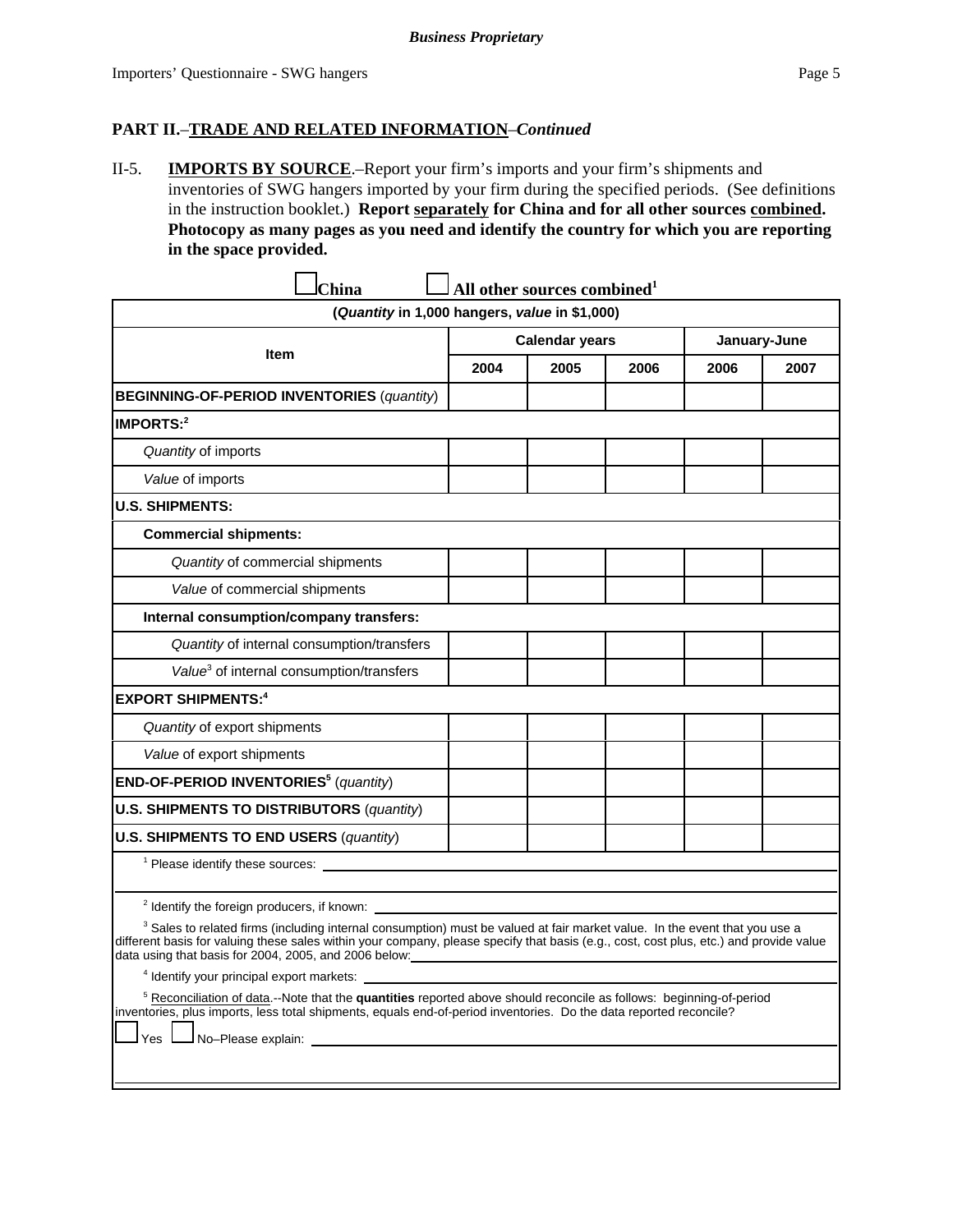## **PART II.--TRADE AND RELATED INFORMATION--***Continued*

II-6. Report your firm's U.S. shipments of the below-listed types of certain steel wire garment hangers that were imported by your firm in 2006. **Report separately for China and for all other sources combined. Photocopy as many pages as you need and identify the country for which you are reporting in the space provided.**

| China                                         | All other sources combined |                  |
|-----------------------------------------------|----------------------------|------------------|
| Type of hanger                                | Quantity in 1,000 hangers  | Value in \$1,000 |
| Steel wire garment hangers:<br>Shirt hangers  |                            |                  |
| Suit hangers                                  |                            |                  |
| Strut hangers                                 |                            |                  |
| Caped hangers                                 |                            |                  |
| Drapery hangers                               |                            |                  |
| Latex uniform rental hangers                  |                            |                  |
| Other uniform rental hangers                  |                            |                  |
| Other steel wire garment hangers <sup>1</sup> |                            |                  |
| Subtotal <sup>2</sup>                         |                            |                  |
| <b>Wooden garment hangers</b>                 |                            |                  |
| <b>Plastic garment hangers</b>                |                            |                  |
| <b>Aluminum garment hangers</b>               |                            |                  |
| Other garment hangers <sup>3</sup>            |                            |                  |
| <b>TOTAL</b>                                  |                            |                  |
| <sup>1</sup> Describe:                        |                            |                  |
|                                               |                            |                  |

 $2$  The quantity and value reported here should equal total U.S. shipments (i.e., commercial shipments **plus** internal consumption **plus** transfers to related firms) as reported on the page 5 (i.e., question II-5).

<sup>3</sup> Describe: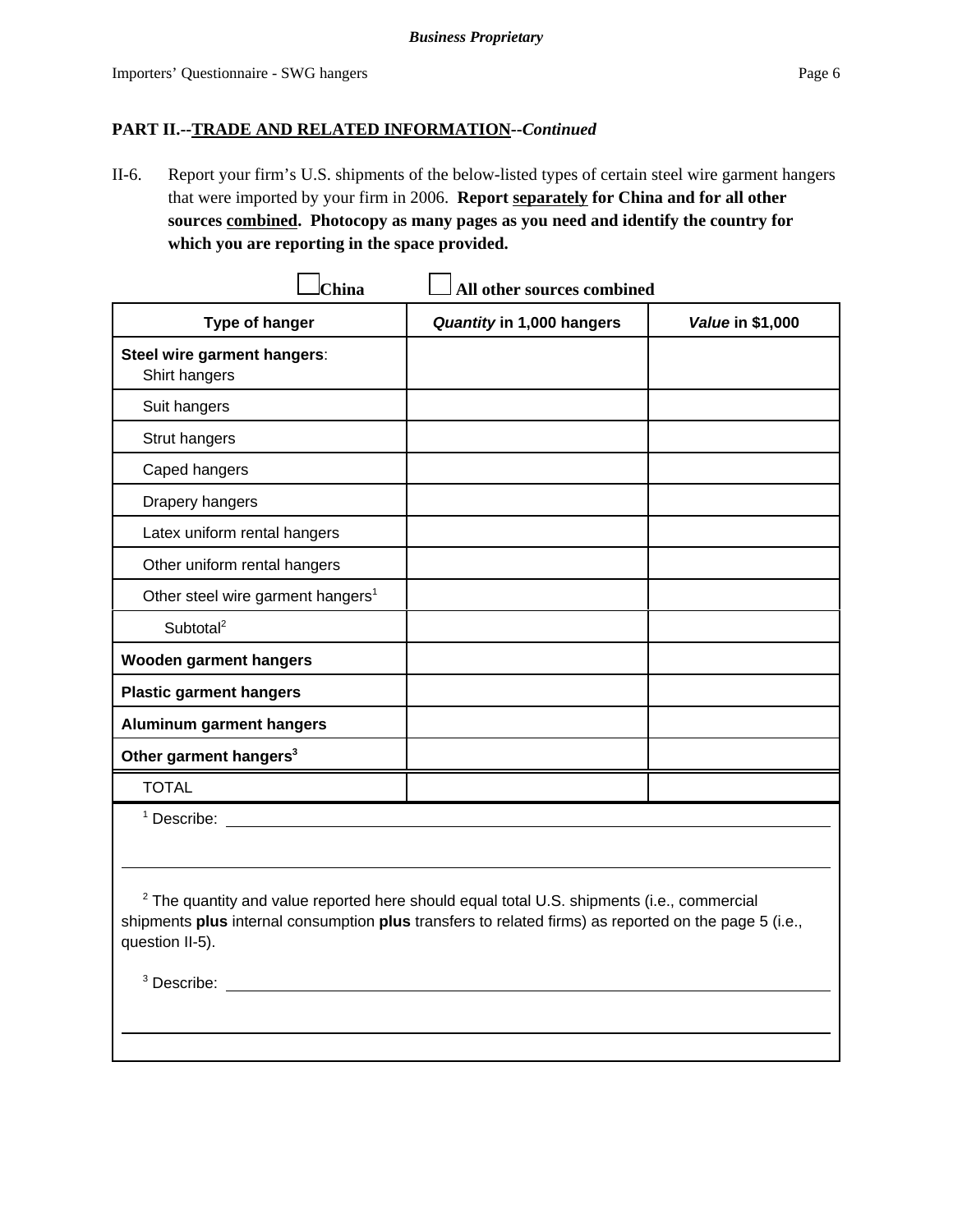# **PART III.**–**PRICING AND RELATED INFORMATION**

Further information on this part of the questionnaire can be obtained from William Greene (202-205-3405 / greene@usitc.gov).

III-1. Who should be contacted regarding the requested pricing and related information?

Company contact:

Name and title

Phone No. **E**-mail address

# **Section III-A.**–**PRICE DATA**

This section requests quarterly price and quantity data, f.o.b. your U.S. point of shipment, concerning your firm's U.S. commercial shipments to unrelated U.S. customers of the following products imported from China, Mexico, Canada, Korea, Taiwan, and Colombia during January 2004-June 2007:

*Product 1*: 18-inch white shirt hangers *Product 2*: 13 gauge / 16-inch plain caped hangers *Product 3*: 13 gauge / 16-inch stock print caped hangers *Product 4*: 14½ gauge / 16-inch plain caped hangers *Product 5*: 14½ gauge / 16-inch stock print caped hangers *Product 6*: 16-inch strut hangers *Product 7*: 13 gauge / 16-inch latex hanger

**Please note that total dollar values should be f.o.b., U.S. point of shipment and should not include U.S.-inland transportation costs. Total dollar values should reflect the FINAL NET amount paid to you (i.e., should be net of all deductions for discounts or rebates). See instruction booklet.**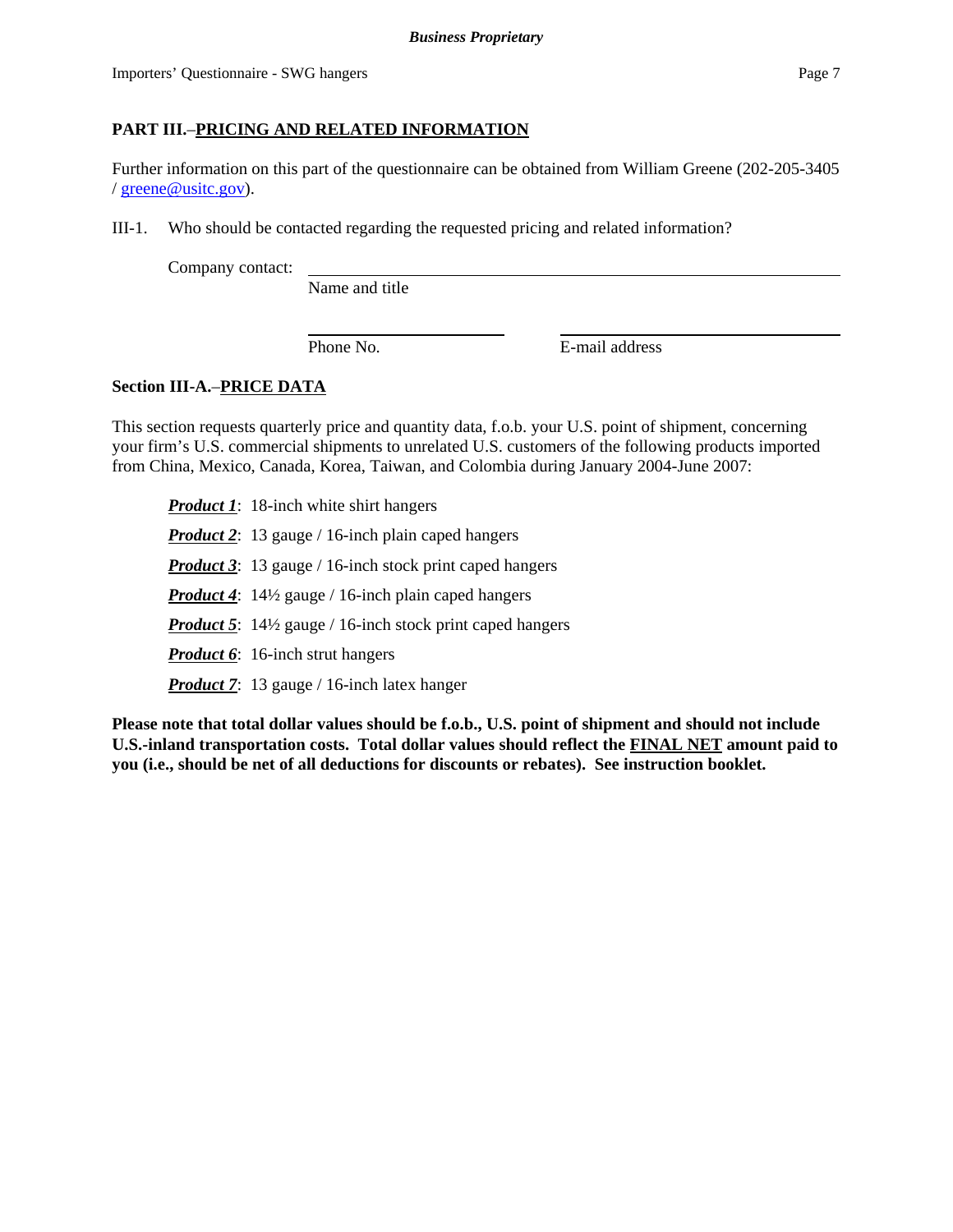#### **Section III-A.--PRICE DATA--***Continued*

**COPY THIS PAGE AS NECESSARY.** Complete a separate page for each of the specified products,1 by country, imported and sold by your firm.

| $\Box$ Product 1 $\Box$ Product 2 $\Box$ Product 3 $\Box$ Product 4 $\Box$ Product 5 $\Box$ Product 6 $\Box$ Product 7 |  |  |
|------------------------------------------------------------------------------------------------------------------------|--|--|
| $\Box$ China $\Box$ Mexico $\Box$ Canada $\Box$ Korea $\Box$ Taiwan $\Box$ Colombia $\Box$ Other                       |  |  |

| (Quantity in 1,000 hangers, value in dollars)                                                                       |          |                    |  |
|---------------------------------------------------------------------------------------------------------------------|----------|--------------------|--|
| <b>Period of shipment</b>                                                                                           | Quantity | Value <sup>2</sup> |  |
| 2004:                                                                                                               |          |                    |  |
| January-March                                                                                                       |          |                    |  |
| April-June                                                                                                          |          |                    |  |
| July-September                                                                                                      |          |                    |  |
| October-December                                                                                                    |          |                    |  |
| 2005:                                                                                                               |          |                    |  |
| January-March                                                                                                       |          |                    |  |
| April-June                                                                                                          |          |                    |  |
| July-September                                                                                                      |          |                    |  |
| October-December                                                                                                    |          |                    |  |
| 2006:                                                                                                               |          |                    |  |
| January-March                                                                                                       |          |                    |  |
| April-June                                                                                                          |          |                    |  |
| July-September                                                                                                      |          |                    |  |
| October-December                                                                                                    |          |                    |  |
| 2007:                                                                                                               |          |                    |  |
| January-March                                                                                                       |          |                    |  |
| April-June                                                                                                          |          |                    |  |
| <sup>1</sup> If your product does not exactly meet the product specifications but is competitive with the specified |          |                    |  |

product, provide a description of your product:

 $^2$  Net values (i.e., gross sales values less all discounts, allowances, rebates, prepaid freight, and the value of returned goods), f.o.b. your U.S. point of shipment.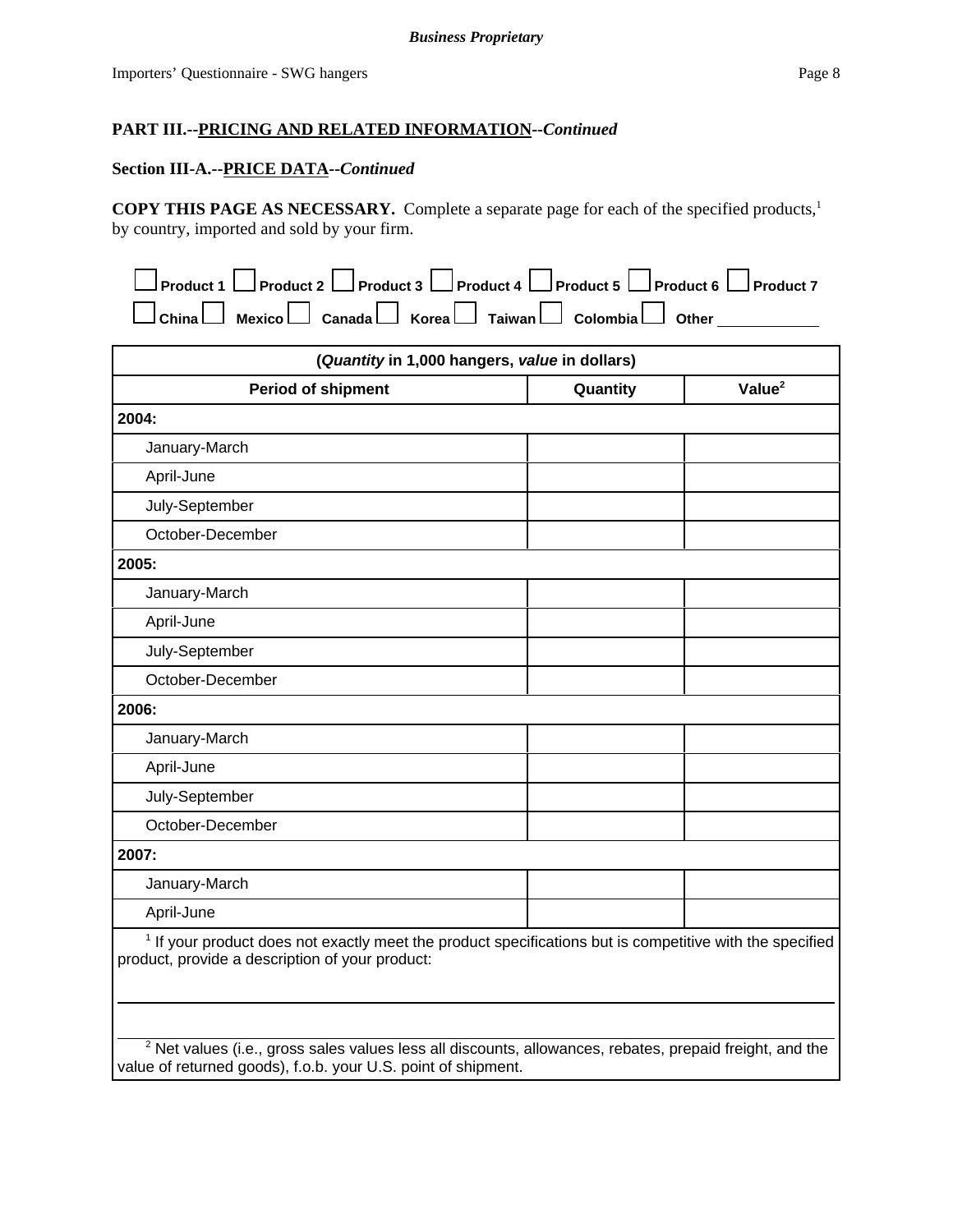#### **Section III-B.--PRICE-RELATED QUESTIONS**

- III-B-1. Please describe how your firm determines the prices that it charges for sales of SWG hangers (transaction by transaction negotiation, contracts for multiple shipments, set price lists, etc.). If your firm issues price lists, please include a copy of a recent price list with your submission. If your price list is large, please submit sample pages.
- III-B-2. Please describe your firm's discount policy (quantity discounts, annual total volume discounts, etc.).
- III-B-3. What are your firm's typical sales terms for SWG hangers imported from China (e.g., 2/10 net 30 days)? On what basis are your prices of such product usually quoted (e.g., f.o.b. port of entry, or delivered)?
- III-B-4. Approximately what share of your firm's sales of its SWG hangers imported from China in 2006 were on a (1) long-term contract basis (multiple deliveries for more than 12 months), (2) short-term contract basis (multiple deliveries up to 12 months), and (3) spot sales basis (for a single delivery)?

| <b>Type of sale</b>  | Share of sales (percent) |
|----------------------|--------------------------|
| Long-term contracts  |                          |
| Short-term contracts |                          |
| Spot sales           |                          |

- III-B-5. If you sell on a long-term contract basis, please answer the following questions with respect to provisions of a typical long-term contract.
	- (a) What is the average duration of a contract?
	- (b) Can prices be renegotiated during the contract period?
	- (c) Does the contract fix quantity, price, or both?
	- (d) Does the contract have a meet or release provision?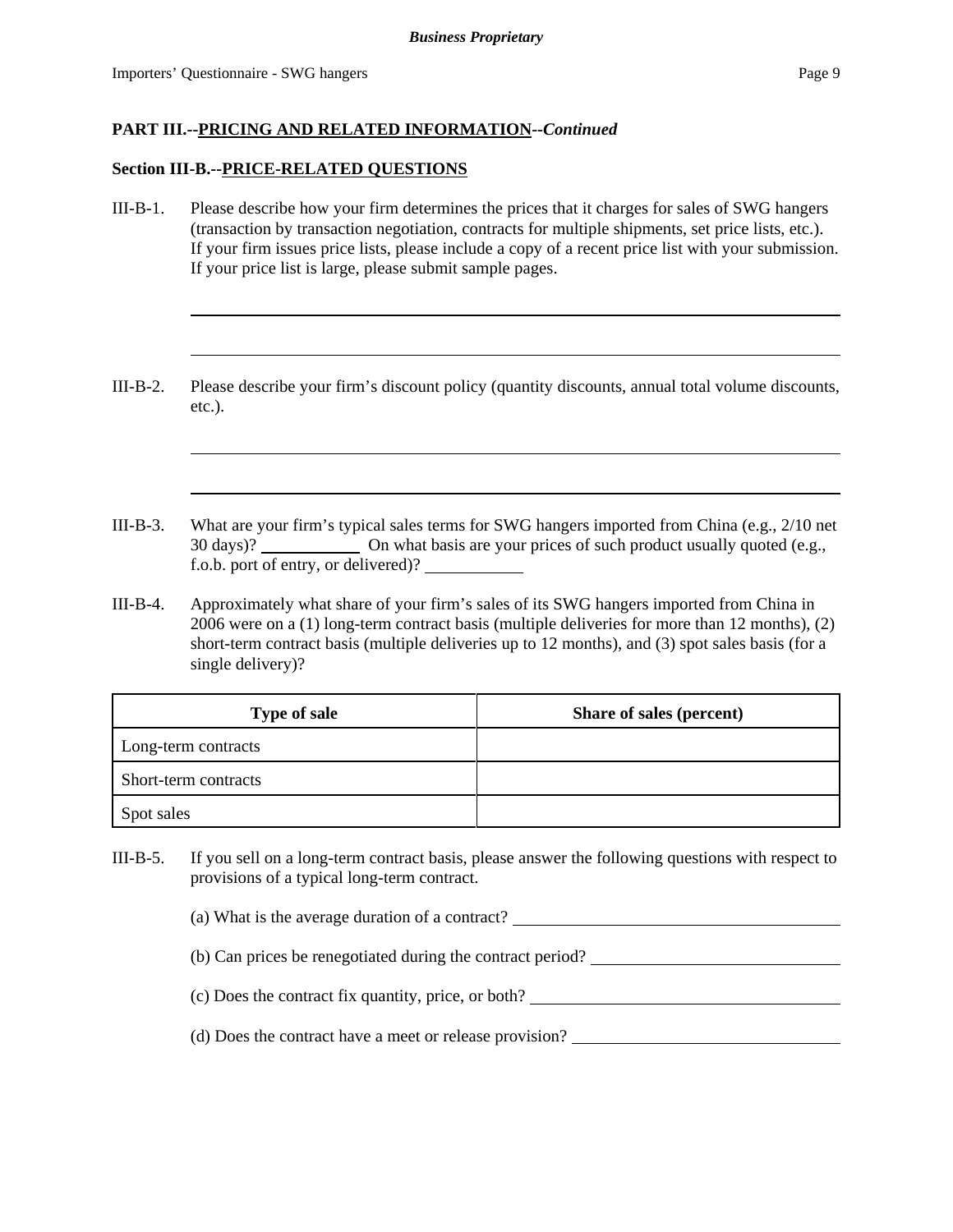#### **Section III-B.--PRICE-RELATED QUESTIONS**

- III-B-6. If you sell on a short-term contract basis, please answer the following questions with respect to provisions of a typical short-term contract.
	- (a) What is the average duration of a contract?
	- (b) Can prices be renegotiated during the contract period?
	- (c) Does the contract fix quantity, price, or both?
	- (d) Does the contract have a meet or release provision?
- III-B-7. What is the average lead time between a customer's order and the date of delivery for your firm's sales of SWG hangers?

| <b>Source</b>     | <b>Share of 2006 sales</b> | <b>Lead time</b> |
|-------------------|----------------------------|------------------|
| From inventory    |                            |                  |
| Produced to order |                            |                  |
| <b>Total</b>      | 100%                       |                  |

III-B-8. (a) What is the approximate percentage of the total delivered cost of SWG hangers that is accounted for by U.S. inland transportation costs? \_\_\_\_\_ percent.

> (b) Who generally arranges the transportation to your customers' locations? Your firm or purchaser (check one).

(c) What proportion of your sales occur within 100 miles of your storage or production facility? \_\_\_\_\_ percent. 101 to 1,000 miles? \_\_\_\_\_ percent. Over 1,000 miles? \_\_\_\_ percent.

III-B-9. What is the geographic market area in the United States served by your firm's SWG hangers?

| $\Box$ Northeast | $\Box$ Mid-Atlantic $\Box$ Midwest |                                      | $\Box$ Southeast |
|------------------|------------------------------------|--------------------------------------|------------------|
| $\Box$ Southwest |                                    | Rocky Mountains West Coast Northwest |                  |
| $\Box$ National  | Other (describe) $\_\_$            |                                      |                  |

III-B-10. Describe the end uses of the SWG hangers that you import from China. For each end-use product, what percentage of the total cost is accounted for by SWG hangers?

| End use | Share of total cost accounted for by SWG hangers (percent) |
|---------|------------------------------------------------------------|
|         |                                                            |
|         |                                                            |
|         |                                                            |
|         |                                                            |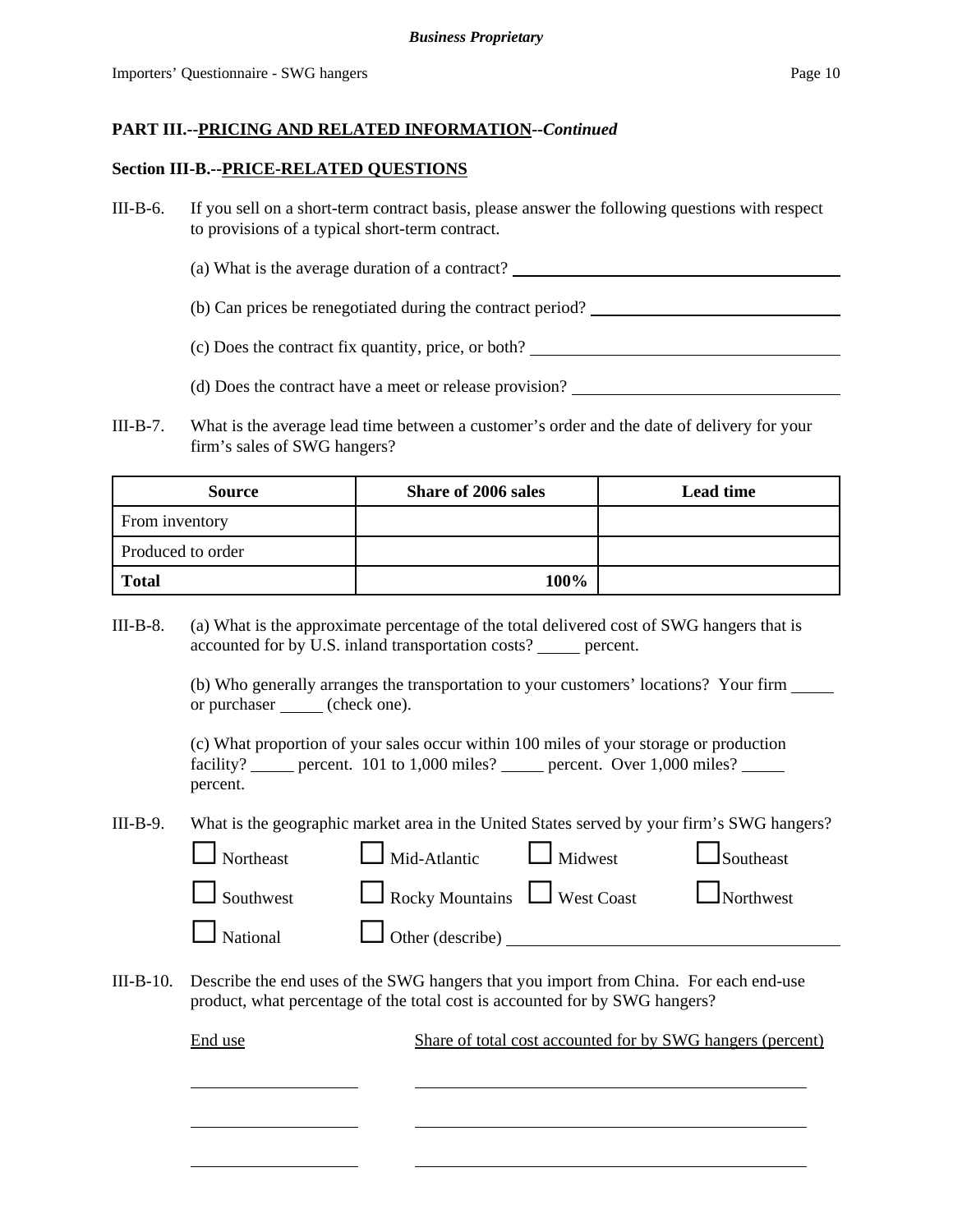# **Section III-B.--PRICE-RELATED QUESTIONS--***Continued*

| $III-B-11.$ | (a) Please list in order of importance any products that may be substituted for SWG hangers.                                   |                                                                                                                                                                                 |  |                                                                                                                                                                                                                                                |  |  |  |  |
|-------------|--------------------------------------------------------------------------------------------------------------------------------|---------------------------------------------------------------------------------------------------------------------------------------------------------------------------------|--|------------------------------------------------------------------------------------------------------------------------------------------------------------------------------------------------------------------------------------------------|--|--|--|--|
|             |                                                                                                                                |                                                                                                                                                                                 |  | $(1)$ (1) (2) (3)                                                                                                                                                                                                                              |  |  |  |  |
|             | (b) For each possible substitute product, please give examples of applications and end uses for<br>which they are substitutes. |                                                                                                                                                                                 |  |                                                                                                                                                                                                                                                |  |  |  |  |
|             | (c) Have changes in the prices of these products affected the price for SWG hangers?                                           |                                                                                                                                                                                 |  |                                                                                                                                                                                                                                                |  |  |  |  |
|             | $\log$                                                                                                                         | use?                                                                                                                                                                            |  | $\Box$ Yes-To what degree do changes in their prices affect the price for SWG<br>hangers? Does this effect have a time lag? If so, how long is the time lag for<br>each substitute product? Does this vary by type of SWG hangers or final end |  |  |  |  |
|             |                                                                                                                                |                                                                                                                                                                                 |  |                                                                                                                                                                                                                                                |  |  |  |  |
| $III-B-12.$ | demand?                                                                                                                        | How has the demand within the United States (and outside the United States if known) for<br>SWG hangers changed since January 1, 2004? What principal factors affect changes in |  |                                                                                                                                                                                                                                                |  |  |  |  |
|             | $\Box$ Increased                                                                                                               | $\Box$ Unchanged                                                                                                                                                                |  | Decreased                                                                                                                                                                                                                                      |  |  |  |  |
|             |                                                                                                                                |                                                                                                                                                                                 |  |                                                                                                                                                                                                                                                |  |  |  |  |
| $III-B-13.$ | since January 1, 2004?                                                                                                         |                                                                                                                                                                                 |  | Have there been any significant changes in the product range or marketing of SWG hangers                                                                                                                                                       |  |  |  |  |
|             | $\Box$ No $\Box$                                                                                                               | Yes--Please describe.                                                                                                                                                           |  |                                                                                                                                                                                                                                                |  |  |  |  |
|             |                                                                                                                                |                                                                                                                                                                                 |  |                                                                                                                                                                                                                                                |  |  |  |  |
| $III-B-14.$ | $\log$                                                                                                                         | Does your firm sell SWG hangers over the internet?<br>sales of SWG hangers in 2006 accounted for by internet sales.                                                             |  | Yes-Please describe, noting the estimated percentage of your firm's total                                                                                                                                                                      |  |  |  |  |
|             |                                                                                                                                |                                                                                                                                                                                 |  |                                                                                                                                                                                                                                                |  |  |  |  |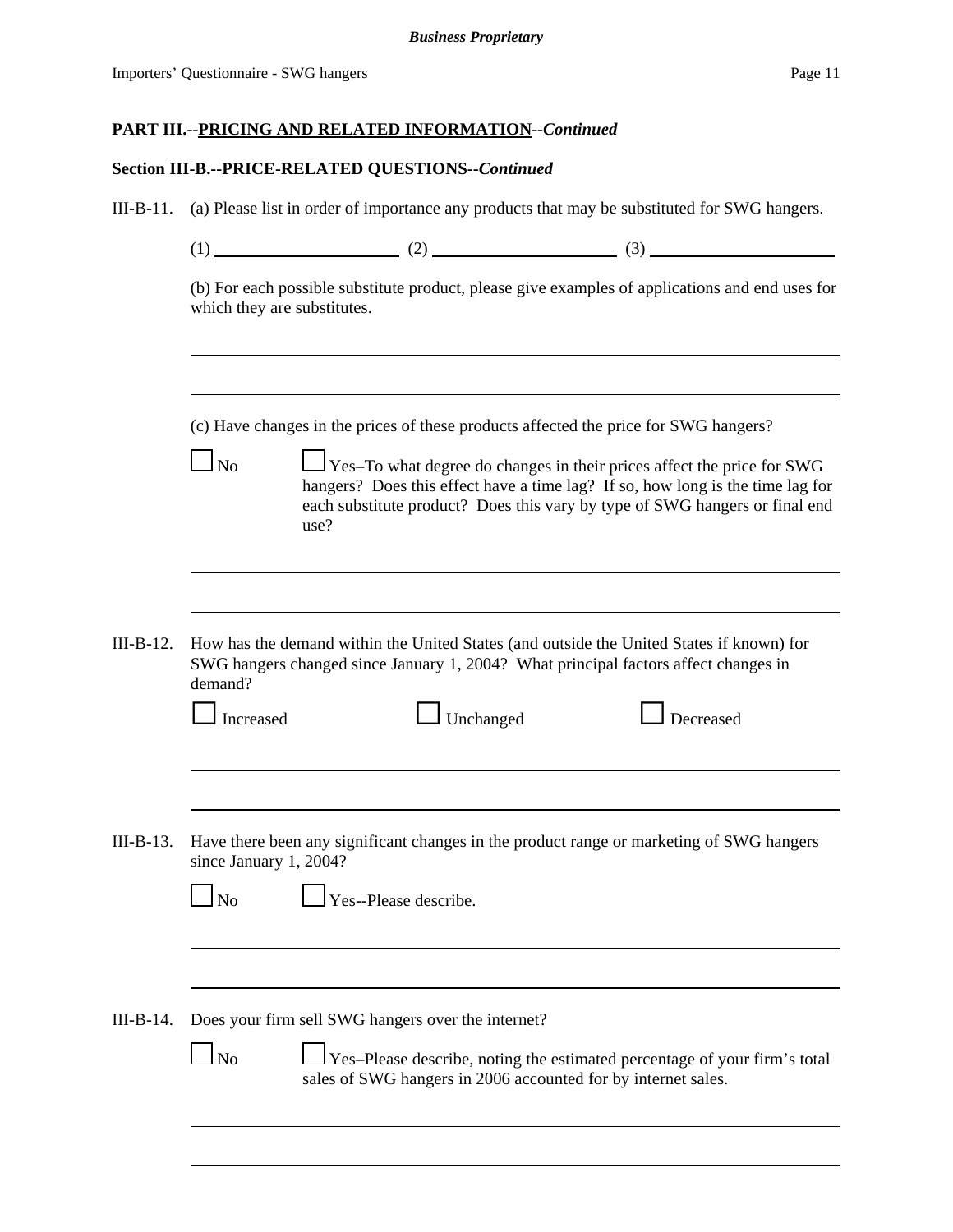## **Section III-B.--PRICE-RELATED QUESTIONS--***Continued*

III-B-15. Is SWG hangers produced in the United States and in other countries interchangeable (i.e., can they physically be used in the same applications)? Please indicate below, using "A" to indicate that the products from a specified country-pair are *always* interchangeable, "F" to indicate that the products are *frequently* interchangeable,"S" to indicate that the products are *sometimes* interchangeable,"N" to indicate that the products are *never* interchangeable, and "0" to indicate *no familiarity* with products from a specified country-pair.<sup>1</sup>

| Country-pair         | United<br><b>States</b> | China | Mexico | Canada | Korea | Taiwan | Colombia | Other<br>countries |
|----------------------|-------------------------|-------|--------|--------|-------|--------|----------|--------------------|
| <b>United States</b> |                         |       |        |        |       |        |          |                    |
| China                |                         |       |        |        |       |        |          |                    |
| Mexico               |                         |       |        |        |       |        |          |                    |
| Canada               |                         |       |        |        |       |        |          |                    |
| Korea                |                         |       |        |        |       |        |          |                    |
| Taiwan               |                         |       |        |        |       |        |          |                    |
| Colombia             |                         |       |        |        |       |        |          |                    |

<sup>1</sup> For any country-pair producing SWG hangers which is *sometimes or never* interchangeable, please explain the factors that limit or preclude interchangeable use: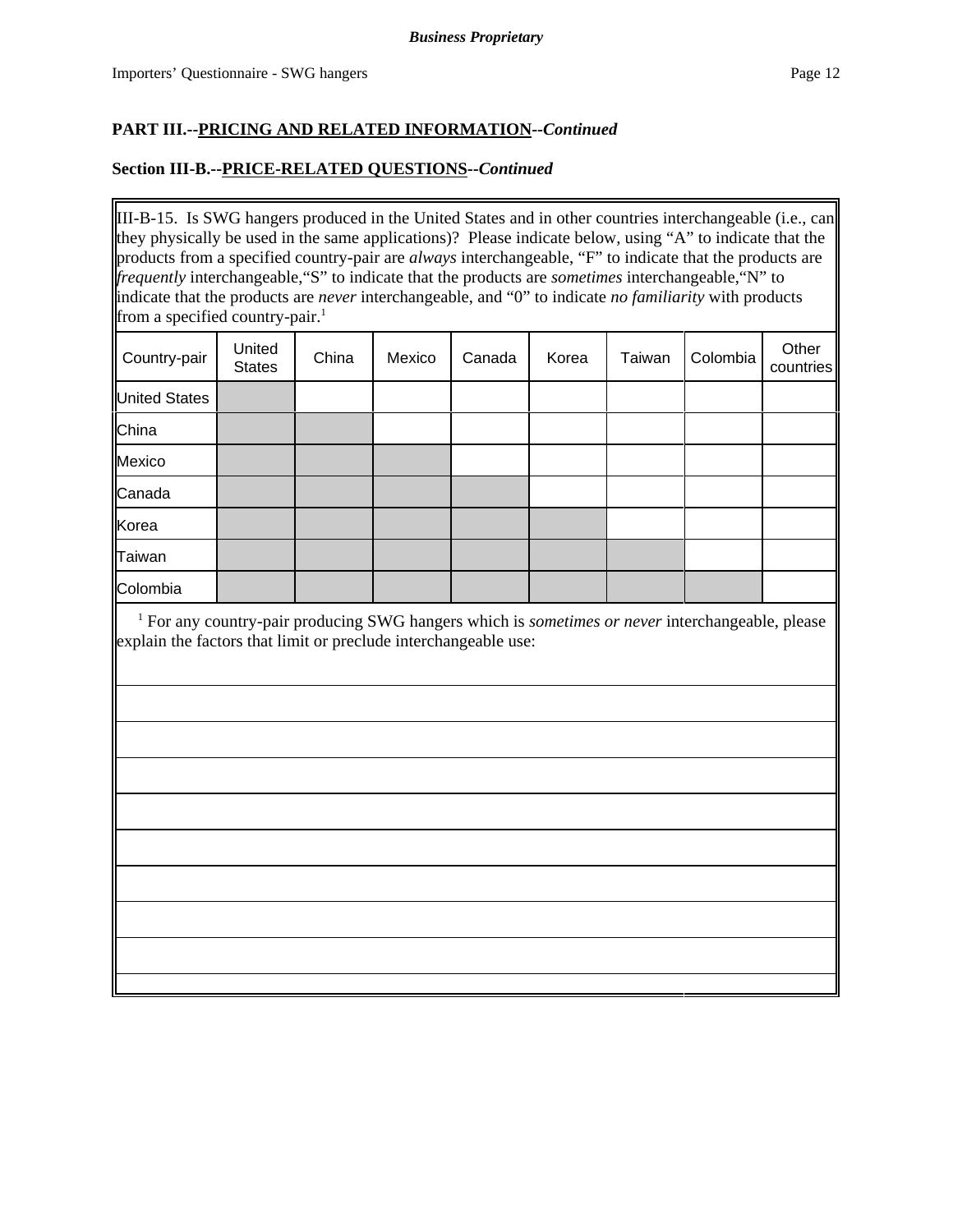## **Section III-B.--PRICE-RELATED QUESTIONS--***Continued*

III-B-16. Are differences other than price (i.e., quality, availability, transportation network, product range, technical support, etc.) between SWG hangers produced in the United States and in other countries a significant factor in your firm's sales of the products? Please indicate below, using "A" to indicate that such differences are *always* significant, "F" to indicate that such differences are *frequently* significant,"S" to indicate that such differences are *sometimes* significant,"N" to indicate that such differences are *never* significant, and "0" to indicate *no familiarity* with products from a specified country-pair. $<sup>1</sup>$ </sup>

| Country-pair         | United<br><b>States</b> | China | Mexico | Canada | Korea | Taiwan | Colombia | Other<br>countries |
|----------------------|-------------------------|-------|--------|--------|-------|--------|----------|--------------------|
| <b>United States</b> |                         |       |        |        |       |        |          |                    |
| China                |                         |       |        |        |       |        |          |                    |
| Mexico               |                         |       |        |        |       |        |          |                    |
| Canada               |                         |       |        |        |       |        |          |                    |
| Korea                |                         |       |        |        |       |        |          |                    |
| <b>Taiwan</b>        |                         |       |        |        |       |        |          |                    |
| Colombia             |                         |       |        |        |       |        |          |                    |

<sup>1</sup> For any country-pair for which factors other than price *always or frequently* are a significant factor in your firm's sales of SWG hangers, identify the country-pair and report the advantages or disadvantages imparted by such factors: